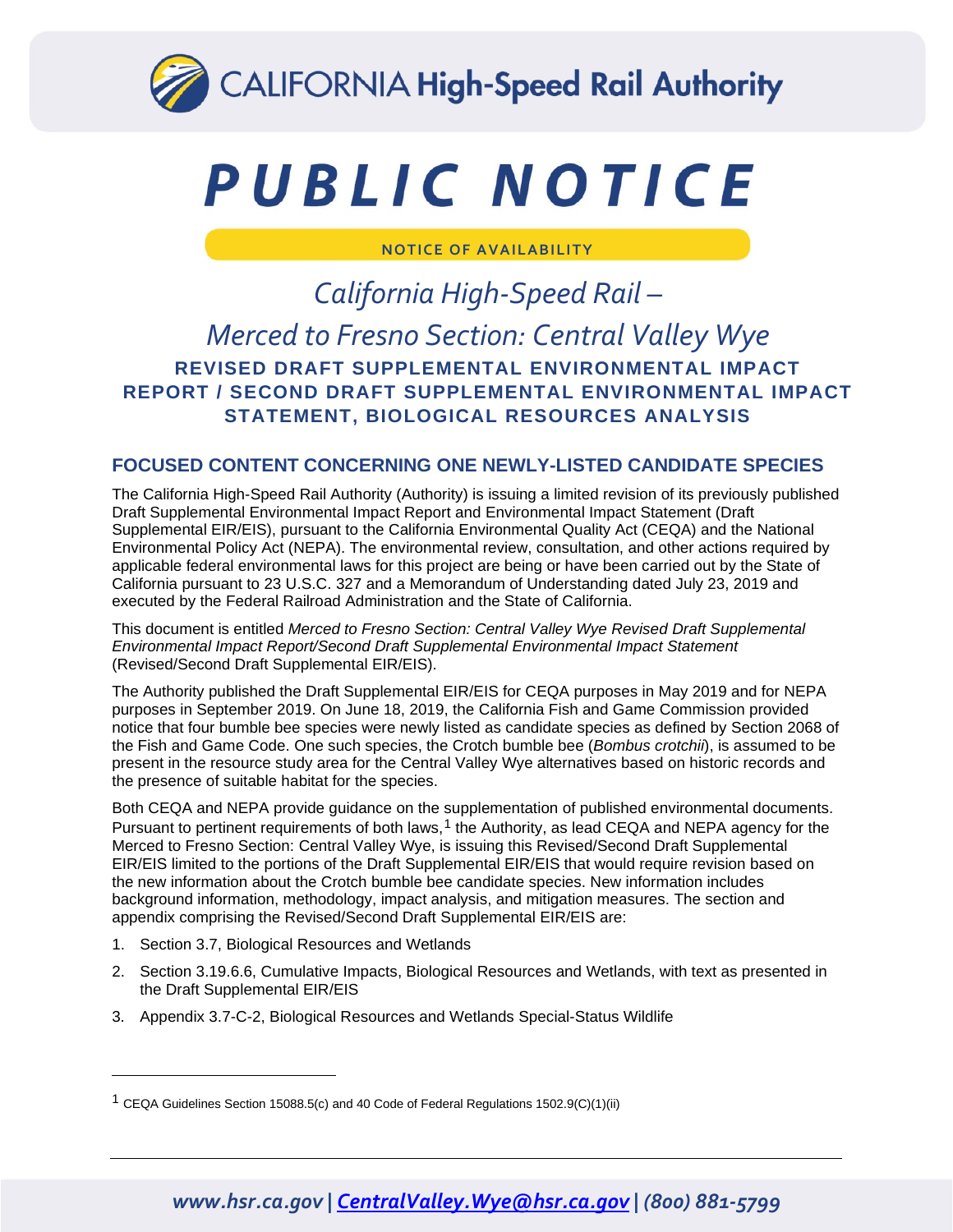The Authority reviewed other sections of the Draft Supplemental EIR/EIS and found, based on research and a review of the evidence, that no other substantive changes would be required, including Section 3.19, Cumulative Impacts. For the reader's convenience, Section 3.19.6.6 has been included without change for reference, with an introductory page explaining why it has not changed. Section 3.7 includes new mitigation measures related to the Crotch bumble bee that will be incorporated in the Mitigation Monitoring and Reporting Program and Enforcement Plan, to be included as part of the CEQA/NEPA decision documents.

#### **HAZARDOUS WASTE SITES**

As previously noticed in the April 2019 CEQA Notice of Availability for the Merced to Fresno Section: Central Valley Wye Draft Supplemental EIR/EIS, the Central Valley Wye alternatives would cross near sites on hazardous waste lists enumerated under Section 65962.5 of the California Government Code. These sites have not changed since the April 2019 publication and include: Hugh's Flying Service (14023 South Red Top Road, El Nido); PG&E's Dairyland Substation (Avenue 21 and Railroad Avenue, Chowchilla); CertainTeed Chowchilla Plant (17775 Avenue 23 1/2, Chowchilla); Minturn Huller Cooperative (9080 S. Minturn Road, Chowchilla); Kinder Morgan High-Pressure Petroleum Pipeline (UPRR/SR 99); Tony Brasil Dairy (15373 Flanagan Road, Dos Palos); Unnamed Facility (14005 Coyote Road, El Nido); Tony Machado Dairy (13611 Avenue 23 Chowchilla); Alfred Soares Dairy (21282 Road 6, Chowchilla); Rezendes Bros (11270 Avenue 21, Chowchilla); Eagle Field Airport (11100 W Eagle Ave, Firebaugh); Highway 59 Landfill (7040 North Highway 59, Merced); and General Electric Company– Kendall Site (Highway 140 and Kibby Road, Merced).

#### **PUBLIC REVIEW AND COMMENT PERIOD**

The Authority is making this Revised/Second Draft Supplemental EIR/EIS available for a **45-day review and comment period**. During the 45-day comment period, written comments may be submitted in the following ways:

- Via mail to "Merced to Fresno Section: Central Valley Wye Revised/Second Draft Supplemental EIR/ EIS," California High-Speed Rail Authority, 770 L Street, Suite 620 MS-1, Sacramento, CA 95814
- Through the Authority's website [\(www.hsr.ca.gov\)](http://www.hsr.ca.gov/)
- Via email to [CentralValley.Wye@hsr.ca.gov](mailto:CentralValley.Wye@hsr.ca.gov) with the subject line "Merced to Fresno Section: Central Valley Wye Revised/Second Draft Supplemental EIR/EIS Comment"

The comment period is from **FRIDAY, MARCH 13, 2020, to MONDAY, APRIL 27, 2020**. Comments must be received electronically, or postmarked, on or before **MONDAY, APRIL 27, 2020**.

#### **COPIES OF THE REVISED/SECOND DRAFT SUPPLEMENTAL EIR/EIS**

Visit the Authority website [\(www.hsr.ca.gov\)](http://www.hsr.ca.gov/) to view and download the Revised/Second Draft Supplemental EIR/EIS. You may also request an electronic copy of the Revised/Second Draft Supplemental EIR/EIS by calling (916) 324-1541.

Printed and electronic copies of the Revised/Second Draft Supplemental EIR/EIS have been placed at the following public libraries and county clerk offices:

- Chowchilla Branch Library: 300 Kings Avenue, Chowchilla, CA 93610
- Madera County Library: 121 North G Street, Madera, CA 93637
- Merced County Library: 2100 O St, Merced, CA 95340
- Madera County Clerk: 200 W 4th St, Madera, CA 93637
- Merced County Clerk: 2222 M St, Merced, CA 95340

Printed and electronic copies of the Revised/Second Draft Supplemental EIR/EIS, also are available for review during business hours at the Authority's office at 770 L Street, Suite 620 MS-1, Sacramento, CA, and the Authority's office at 1111 H Street, Fresno, CA.

## *www.hsr.ca.gov | CentralValley.Wye@hsr.ca.gov | (800) 881-5799*